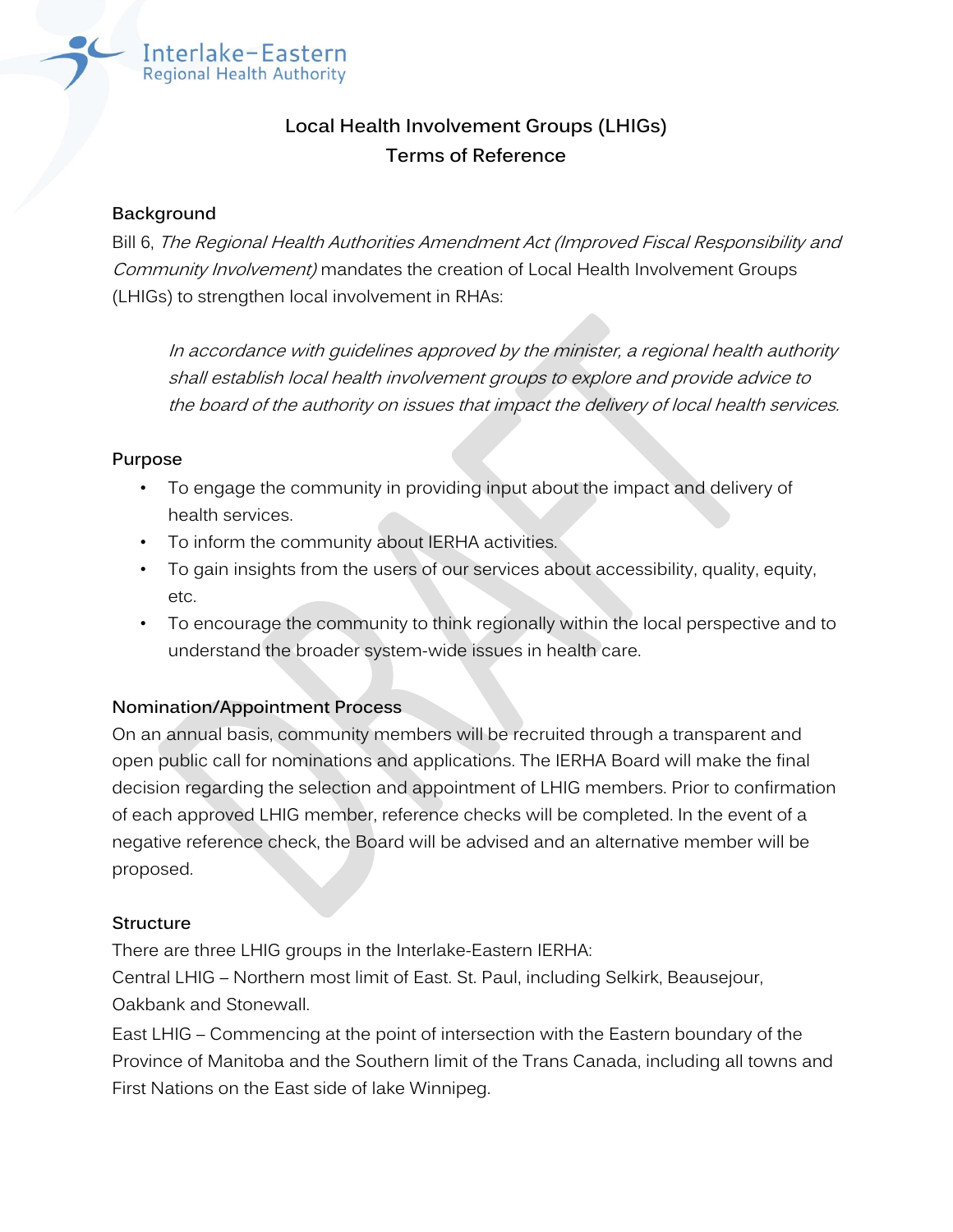Highway,

West LHIG – North Western most limit of the RM of East St .Paul to the intersection with the shoreline of Lake Manitoba including all Towns and First Nations up to and including Berens River First Nation.

# **Membership**

Each LHIG will be made up of the following:

- **IFM** LHIG members (a maximum of 13 members per group).
- **Board Liaison.**
- **IERHA LHIG / Community Engagement Coordinator.**

# **LHIG Members**

In representing the broader public and more specifically their geographic community areas, the LHIGs perform the following duties:

- **Provide assistance, advice and information to the IERHA with respect to planning** and delivery of quality health services in the community;
- **Bring forward community perspectives;**
- At the request of the IERHA, provide community perspectives related to the topics and questions reflective of the IERHA's priorities asked by the IERHA Board; and,
- **Perform any other duties which the IERHA may delegate to the LHIGs from time to** time.

# **Board Liaison**

The IERHA will name board representatives to act as liaisons to each of the Local Health Involvement Groups. The Board Liaison is an ex-officio, non-voting member of the LHIG. The Board member (Liaison) attends as many LHIG meetings as possible. Board Liaisons are encouraged to provide LHIG updates to the Board. The role of the Board Liaison is as follows:

- **Attend meetings of their LHIG;**
- **Serve as a representative of the IERHA Board;**
- **Promote and support the work of their LHIG; and,**
- **Participate with evaluation of their LHIG.**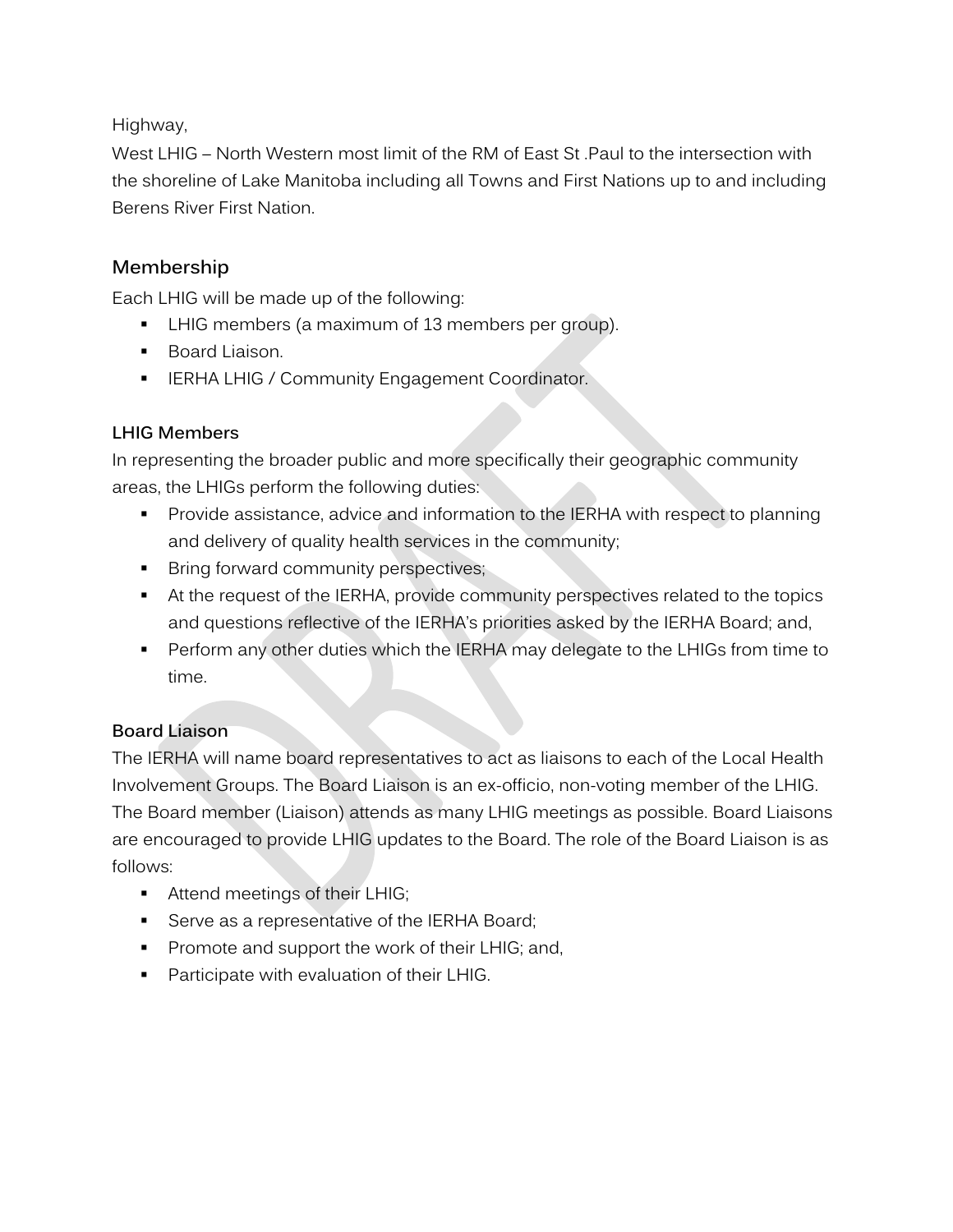## **LHIG / Community Engagement Coordinator**

A designated IERHA staff member will act as a resource to each of the Local Health Involvement Groups. The role of LHIG / Community Engagement Coordinator includes the following:

- Provide administrative support (i.e. record and maintain minutes, prepare reports).
- Facilitate meetings.
- Support Board Liaisons and alternates.
- Facilitate and support process to address concerns raised at meetings by individual LHIG members.
- Manage the recruitment and selection process.
- Complete and submit an annual evaluation of the LHIGs' progress present information from the local health involvement groups to the IERHA Board.

### **Termination of a Member's Appointment**

By notice in writing, the IERHA may terminate the appointment of a LHIG member for just cause.

A LHIG member may terminate his or her appointment on written notice to the LHIG Coordinator and the IERHA Board.

LHIG members that are absent 3 meetings without appropriate notice will be asked to resign.

The termination of a LHIG member's appointment shall become effective on the date set out in the written notice.

### **Remuneration**

As volunteer representatives of the community, LHIG members will not be entitled to compensation for their activities. Reimbursement for caregivers (childcare/respite), mileage, parking, and taxi or Handi Transit incurred by members in carrying out their activities will be provided in accordance with prevailing IERHA policy and directives.

### **Terms of Appointment**

Terms of LHIG members will be three years in length. If interested, LHIG members may reapply after an absence of a minimum of two years.